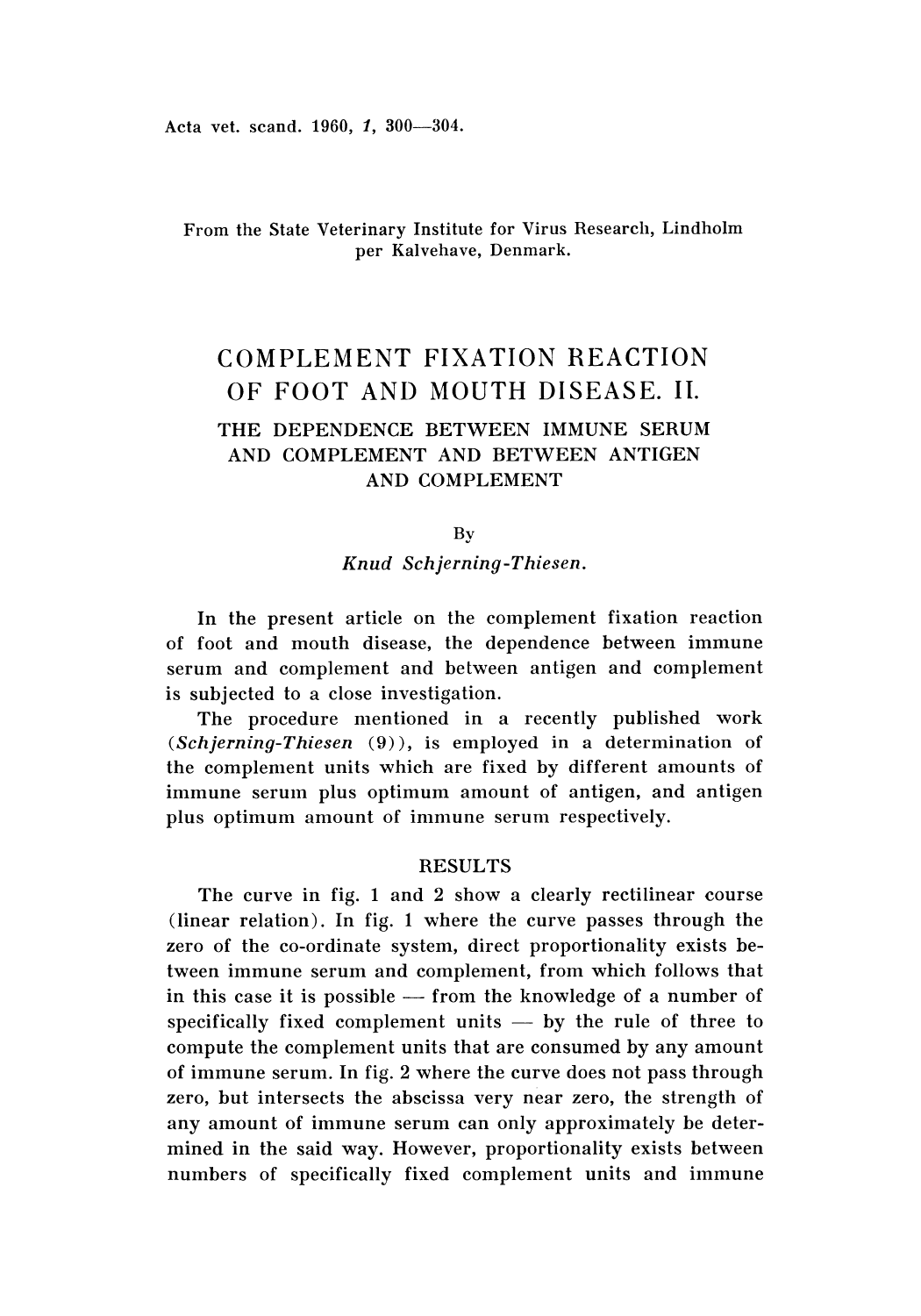



Fig. 1 and 2: Complement units fixed by different amounts of immune serum plus optimum amount of antigen. The curves show a clearly rectilinear course.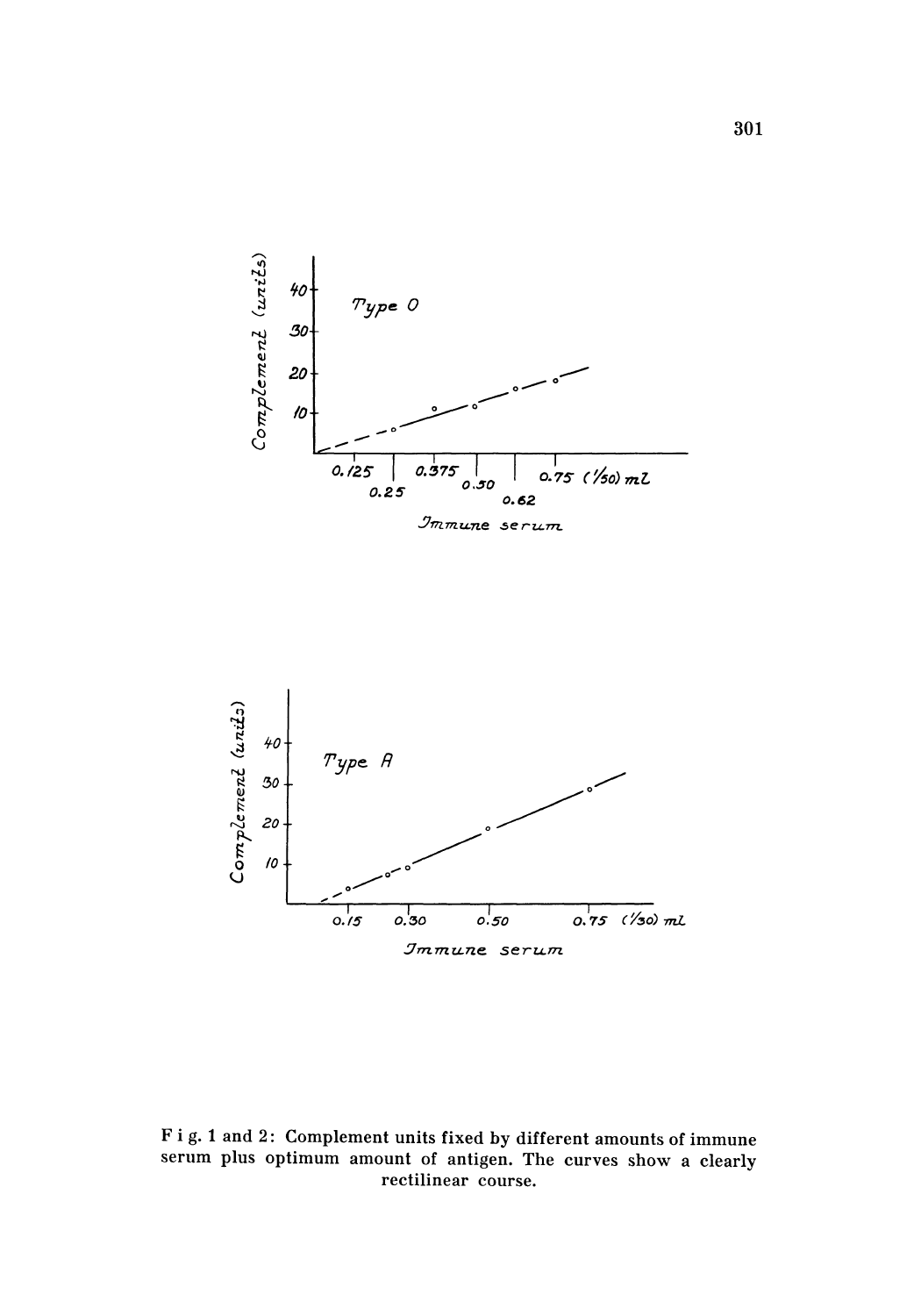



Fig. 3 and 4: Complement units fixed by different amounts of antigen plus optimum amount of immune serum. The curves show a clearly rectilinear course.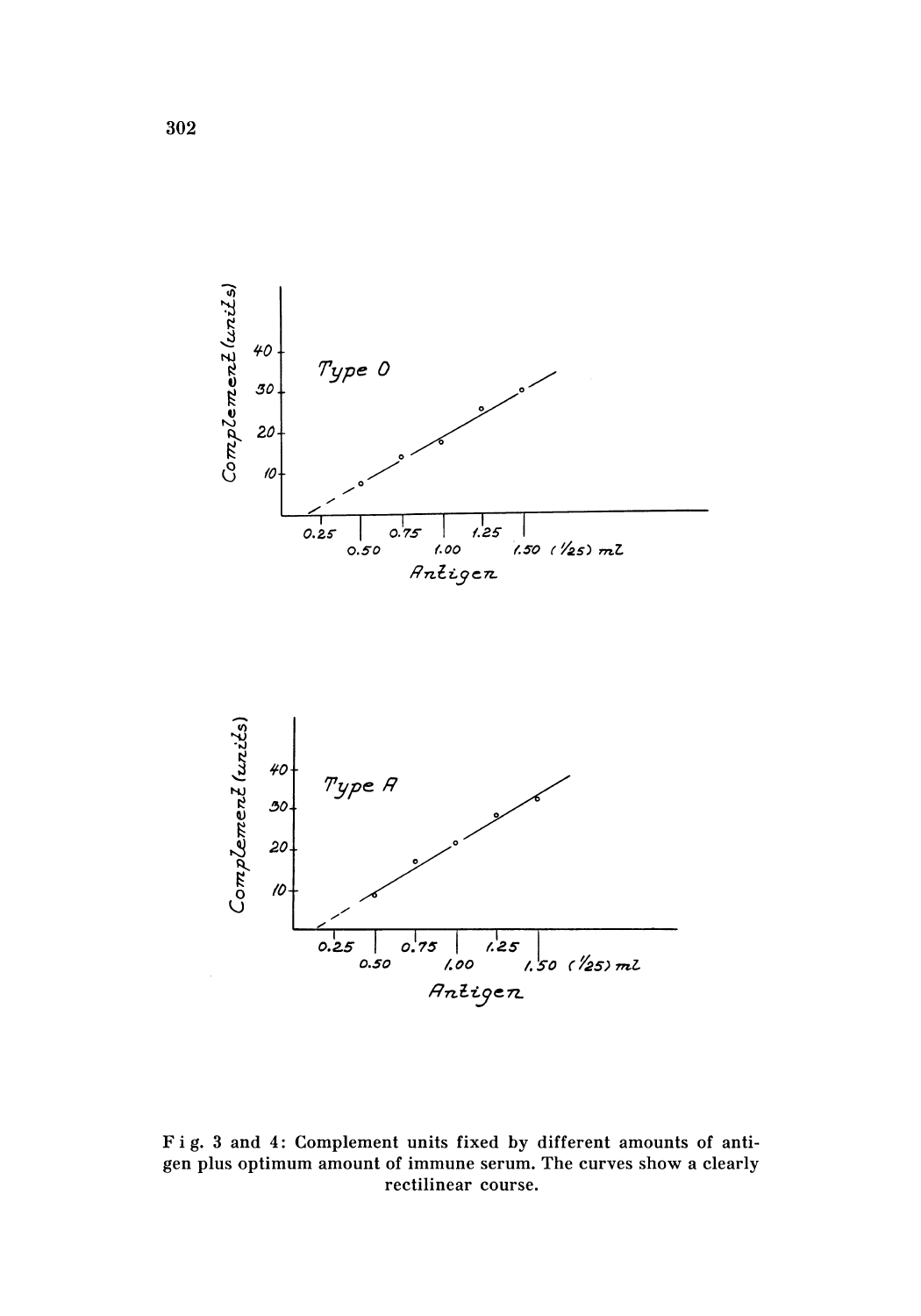serum minus a quantity corresponding to the piece that the curve intersects on the X-axis. The fact that the curve intersects the abscissa is an expression that amounts of immune serum below a certain quantity  $(0.07 \text{ ml})$  do not fix complement, or, more probable, do not fix measurable quantities of complement, or it may be an expression that the curve in its initial stage has a non-linear course. This circumstance, however, is immaterial to the carrying out of computations which concern the linear part.

The curve in fig. 3 and 4, too, show a clearly rectilinear course, that is to say that there is also a linear relation between the components of antigen and complement.

The fact that all curves show a clearly rectilinear course is an expression of the sufficiency and effect of the applied technique, and hereby also of the importance of the employment of optimum amounts.

From the scientific literature it appears that linear relation as mentioned here has been observed in the work with syphilis *(Wadsworth et al.* (11 and 12», tuberculosis *(Wadsworth et al.* (10», pneumonia caused by cocci *(Rice* (4», influenza *(Rice* (6», and also with vaccine virus *(Rice* (5». With syphilis *Bier et al,* (2) get a rectilinear course with immunizing serum and complement by working with the logarithm of the immune serum amount. With syphilis *de A Imelda et al.* (1) do not get a linear relation between immune serum and complement until they work in such a manner that after the fixation with each immune serum amount the same number of free complement units are left. With different viral and rickettsial systems *Rice* (7) has found an approximately linear relation between immune serum and complement . *Rice* & *Brooksby* (8) announce that with foot and mouth disease they have found similar circumstances as with previously studied viral antigen-antibody systems. With stomatitis vesicularis *Rice* & *McKercher* (9) also found an approximately linear relation.

#### **REFERENCES**

- *1. de Almeida,* J. *0 ., A. M. Silverstein* & *F. Maltaner:* Jour. Immunol. 1952, 68, 567.
- 2. *Bier,* O. G., *M. Siqueira* & R. S. Furlanetto: Jour. Immunol. 1955, 74, 51.
- 1942, 43, 129. *3. Rice,* C. *E.:* Jour. Immunol.
- 4. 1946, 53, 225.  $\begin{array}{ll} \ldots, & \ldots, \\ \ldots, & \ldots, \end{array}$  $\ddot{\phantom{a}}$  $,$  $,$ 5. 1947, 55, 1.  $\begin{array}{ccccccccccc}\n m & m & m & i & m & m \\
m & m & m & i & m & m\n\end{array}$ 6.1948, 59, 95.